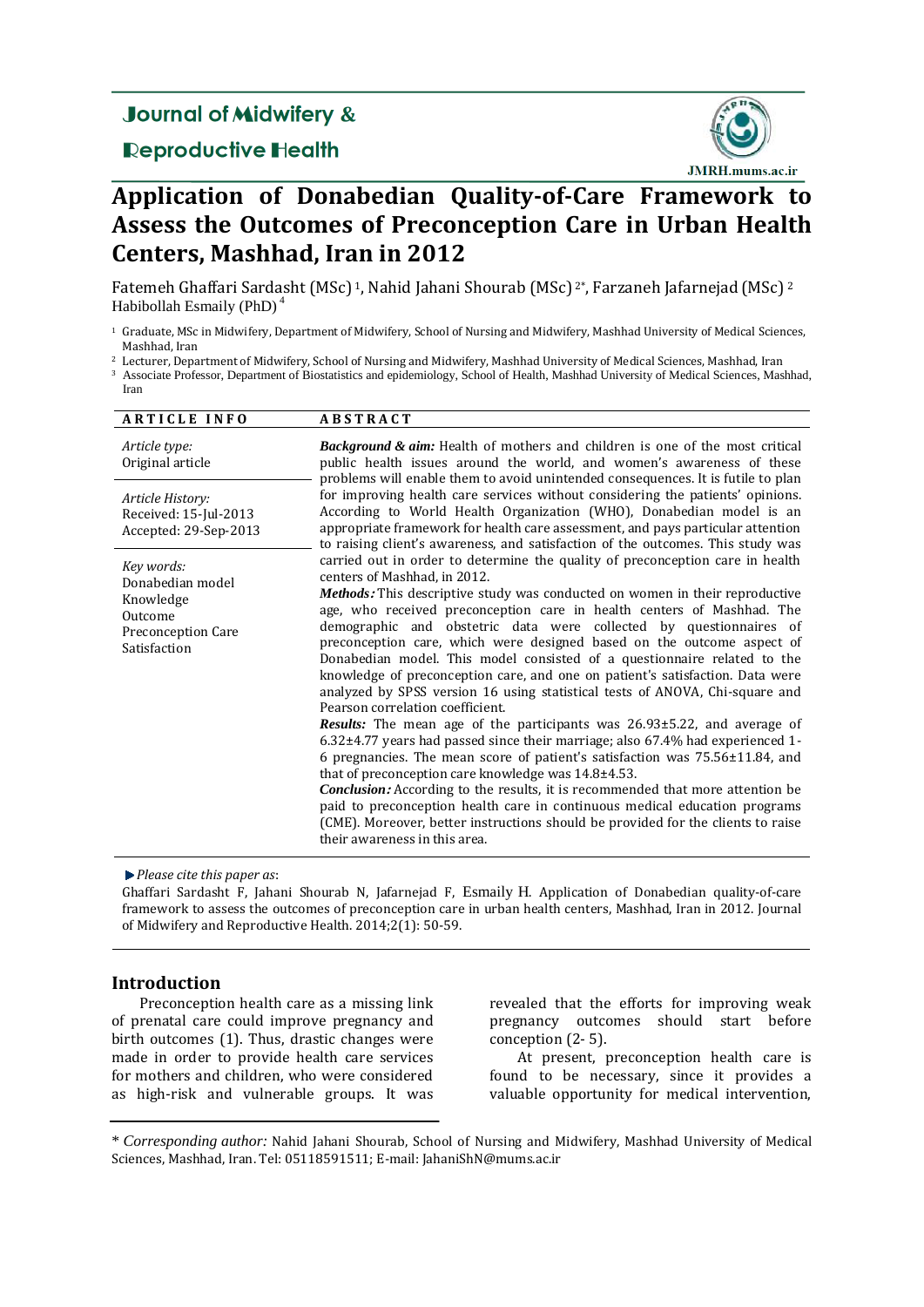as well as a chance for the diagnosis of risk factors, in order to prevent complications related to pregnancy and labor (5). If these medical interventions are not implemented before pregnancy, there will be no time and opportunity for eliminating or reducing some maternal complications; also, the risk of an unhealthy child and an uneventful pregnancy would decrease (6).

As to previous studies, most mothers became aware of their pregnancy after the critical period of organogenesis (7, 8); therefore in preconception period, mothers could resolve the problems which needed special care during their pregnancies (9). However, in comparison with developed countries, preconception health care is less welcomed in developing countries, and women refer to health care centers as soon as they are pregnant (10). The coverage of preconception care in developing countries is not comprehensive, and some studies conducted in Iran, reported it as 11% (11). This is due to the mothers' insufficient knowledge about the positive effects of preconception care, and lack of access to these services (12).

The quality of health care services is an important issue; I e, access to these services is not enough, and quality, as an indispensable element for improving maternal and neonatal outcomes, should not be neglected. The quality of preconception care has been considered as a growing concern in developing countries (13). Based on previous studies, around 90% of mortality rate can be prevented by the improvement of health care quality; this of course indicates the significance of care quality (14). A growing body of evidence indicates a considerable gap between maternal and neonatal mortality in developed and developing countries, due to the difference in health care quality (13).

Recently, World Health Organization (WHO) has released new preconception care programs with the purpose of decreasing the mortality rates of mothers and children. Health care improvement has been recognized as one of the best strategies for achieving this goal. Nowadays, providing high-quality health care services has been recognized as a priority in health care systems (15), and more attention has been paid to its type and role in saving human lives (16). The National Council of Health Care Quality believes that if a society aims to achieve a high quality of health care, it should prepare strategies for its evaluation and monitoring, and implement strict and effective interventions, in order to achieve the ideal and desirable quality (17). Thus , the common point of all theories is the special status of health care quality , and the necessity of its evaluation. The final goal of such evaluations is to improve the program outcomes and efficiency, better to say to enhance health care quality. In this regard, Crosby (1999) said, "Improvement is impossible without evaluation" (18).

Thus, the first step to change , and achieve the desired situation is the evaluation of the current situation; this is due to the fact that evaluation helps assess the present situation and determine the care quality , as well as detect the effectiveness of implemented interventions and the achievement level , and make necessary modifications in care programs (19). Several models have been proposed in order to assess health care quality, and among these, Donabedian model, as the most common evaluation framework, focuses on the outcome of the provided health care for the patients. In this model, the outcome is considered desirable only if it reflects the patient's preferences rather than the caregiver's (18-21).

The most comprehensive model used for health care evaluation is Donabedian model (22). It was presented in 1966, defining three distinct aspects of quality, which include structure, process and outcome (23). Due to its simplicity and flexibility, this model has been gradually accepted (24).

The effect of clinical and health care services on the health status of the patients is assessed in the outcome aspect (23, 25). In this model , outcome is the last element of health care quality; i.e., it is the desirable or undesirable changes in health care services, which are manifested in the effectiveness and quality of provided care (25- 28). The most important index of quality is outcome, since the primary aim of health care services and the health status of the patients are assessed and fed back in this part (26). In the outcome aspect, monitoring of the individual's health status, the level of knowledge, and satisfaction rate are focused on. Outcome means changes due to health care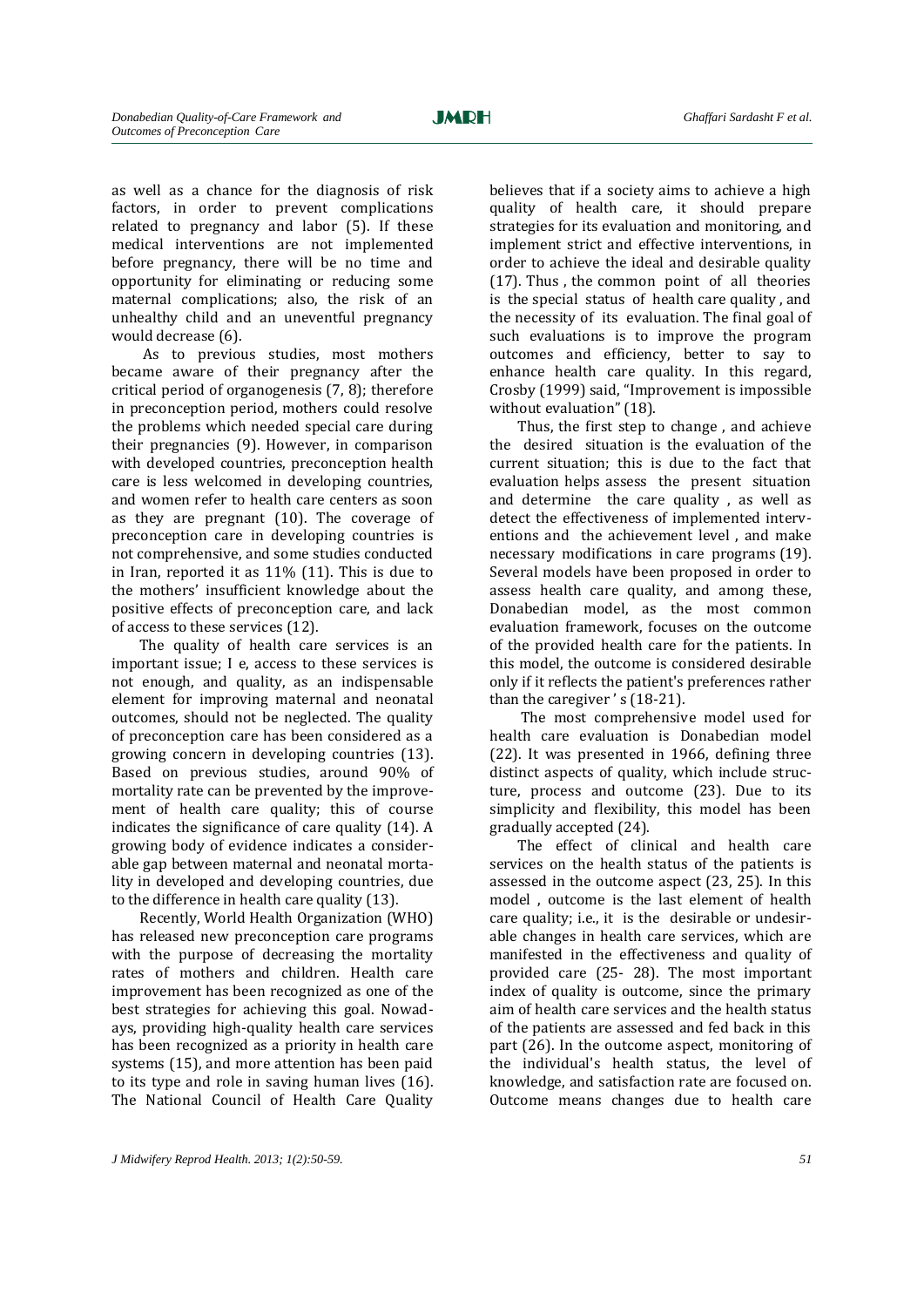services, which appear by improving the knowledge and health status of the patients, as well as their satisfaction with health care services. In other words, the effect of health care services on patient's health status and the reflection of provided health care on client's (patient's) health status is called outcome. It generally states the changes such as social and emotional changes, due to the provided health care in current and future health status of the patient (23, 25, 27). Therefore, if high-quality health care is provided, not only will the symptoms of patient's disease decrease, but the complications will be also delayed, and the client's (patient's) ability to cope with the complications will enhance; therefore it will lead to client's and family satisfaction (25).

Outcome evaluation is divided into two subcategories of intermediate (simultaneous), and final results (25, 29). The following factors are assessed in the intermediate results: patient's weight, blood pressure, sense of wellbeing, performance ability, knowledge development, satisfaction, and the ability to overcome the disease. However, it is important to evaluate the intermediate results with a special supervising system, because the results of long-term outcomes may be obtained after providing health care services, and the time would be wasted for altering health care policies and strategies; consequently, constant monitoring seems to be crucial (23, 30).

Several studies have been conducted based on Donabedian model; for instance, Indian (31) and Zambian studies (32) have compared the quality of prenatal care in different parts of these countries, based on this model. Considering the structure and process aspects, both studies reported that the quality of prenatal care is less than the desirable level. Boller (2008) and Naariyong (2011) have also applied Donabedian model in their studies of structure and process of prenatal care (33, 34). Zaky (2007) studied Egyptian women's opinions regarding the quality of reproductive care, based on this model (34). Simbar (2011) also studied health care quality, before delivery, in terms of structure, process and outcome. He reported the desirable quality of structure and the undesirable quality of health care, regarding the process aspect (22).

Agha (36) compared the quality of family planning services in his study, in Kenya. He reported that in private sections, quality of health care is more desirable in comparison with the governmental sections, in terms of structure, patient's satisfaction, and interpersonal interaction. Despite the importance of preconception care, and its 10-year implementtation in Iran (37), limited studies have been conducted in this field. No Iranian Research can be found, based on Donabedian model, for preconception care. Therefore the present study aimed to answer the questions regarding the patients' satisfaction level, and their knowledge level of preconception health care.

#### **Materials and Methods**

After considering the ethical standards, a pilot study was conducted on 30 women in their reproductive age. The pilot was carried out in order to estimate the sample size. The population was calculated as 350, which was the sample size of the knowledge index in the outcome aspect of Donabedian model (CI=95%,  $\alpha$ =0.05).

Multi-stage non-probability sampling method was used; five health care centers in Mashhad were listed, and 22 of them were randomly selected as the setting for the study.

The subjects, having met the inclusion criteria, were selected from the patients of Mashhad health centers, referring for preconception care; they were chosen by convenience accessible sampling.

The inclusion criteria were as follows: being an Iranian; residing in Mashhad, with reading and writing literacy; being fluent in Farsi language; being physically and mentally healthy; referring to health care centers for receiving preconception care.

The patients who met the following criteria were excluded from the study: being a health care provider; suffering from infertility; having pregnancy and psychiatric disorders, or taking psychiatric medications, either in the past or present.

The study instruments were two questionnaires regarding the patient's satisfaction and knowledge level. The satisfaction questionnaire included 28 questions rated by 5-point Likert scale, with the 'strongly agree' -'strongly disagree' continuum. This questionnaire was scored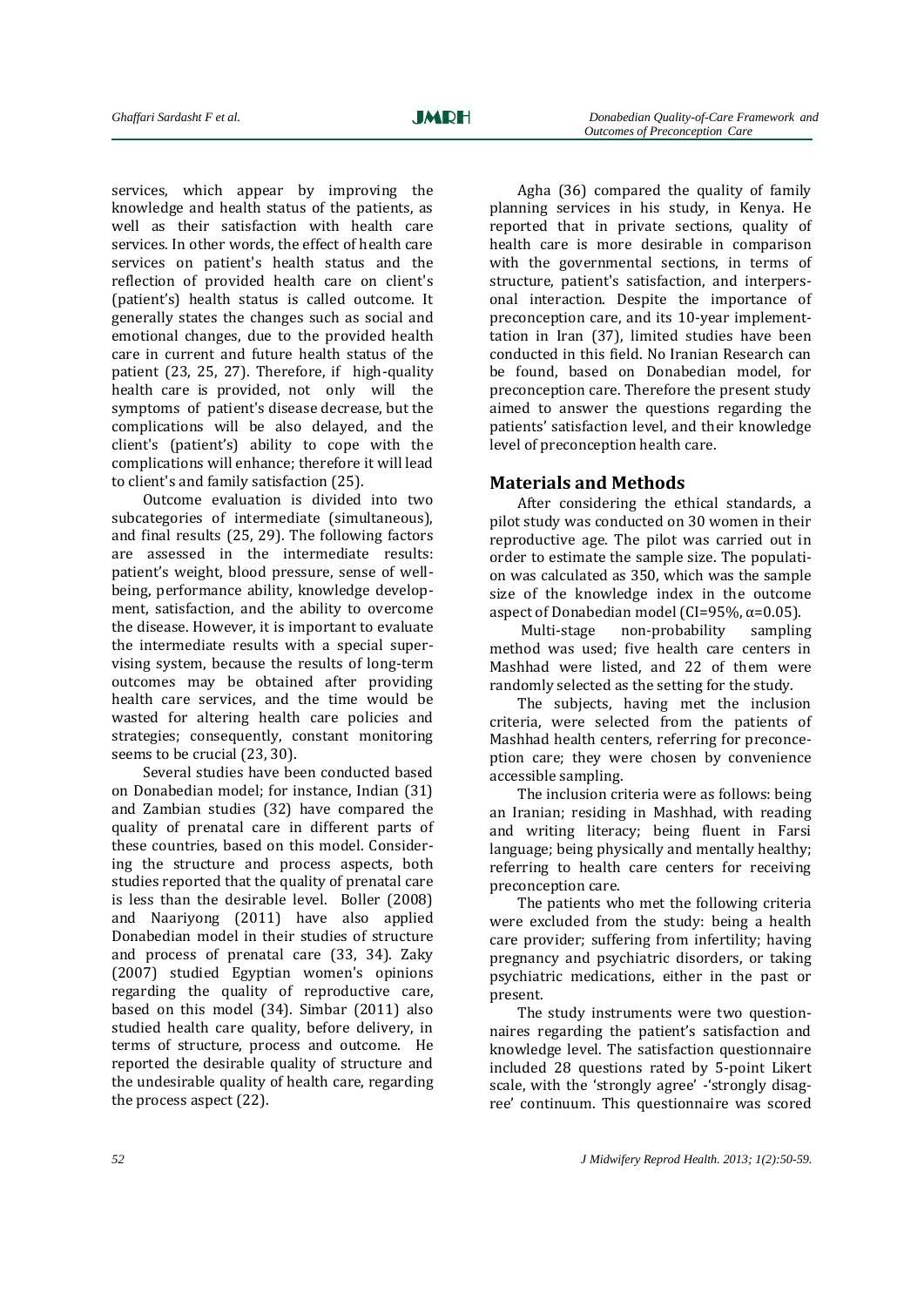from 0 to 112 and data obtained from the questionnaire were compared with the desirable status, based on the following classification: 0-25% as' strongly dissatisfied' or 'dissatisfied' , 26-50% as having 'no idea', 51-75% as 'satisfied' and 76-100 % as 'strongly satisfied'. The Knowledge questionnaire consisted of 30 questions, in 8 sections on periodontal health, sexual health, drug supplements, pregnancy symptoms according to the Ministry of Health and Medical Education, and instructions on the right time of pregnancy and discontinuing family planning method. In order to design this questionnaire, different reference books of maternal and neonatal health care nursing were reviewed (42-49). This questionnaire was scored from 0 to 30 and data were compared with the desirable status in three levels: 0-33% as 'poor knowledge', 34-66% as 'average knowledge' and 67-100% as 'excellent knowledge'.

After following the ethical considerations, and obtaining informed consents from the participants, demographic and obstetric data were collected via interviews. Afterwards, the participants were asked to complete the knowledge and satisfaction questionnaires after receiving preconception care. The Knowledge questionnaire was about preconception health care and pregnancy symptoms, while the Satisfaction questionnaire was about the patient's satisfaction with the provided preconception care. Content validity was used for confirming the validity of applied instruments by reviewing the comments of 10 faculty members. The reliability of demographic data was confirmed based on previous studies; however, the reliability of satisfaction and knowledge questionnaires were confirmed by Cronbach's alpha ( $\alpha$ =0.89,  $\alpha$ =70). Data were analyzed by SPSS version 16 using Pearson correlation coefficient, Chi-square and ANOVA tests.

#### **Results**

Three hundred and fifty women in their reproductive age participated in this study. Their mean age was 26.93±5.22 and average of 6.32±4.77 years had passed since their marriage. Most of them (90.9%) were housewives. Of the 350 women who enrolled u, 64.5% were under insurance coverage, and 67.4 % of them had a history of pregnancy (range: 1-6

pregnancies). Among women with a previous history of pregnancy, 62.1% had the experience of delivery between 1-4 times. In our study, the mean score of total satisfaction was 75.56±11.84, and the mean of knowledge score related to preconception health care was 14.8±4.53. In our study, out of 350 women, around 95.1% were satisfied or strongly satisfied with preconception care (Figure 1).



**Figure 1.** Frequency distribution of satisfaction level of preconception care outcomes in Mashhad health care centers

As to the instructions of health care providers, the minimum score of satisfaction was obtained. The satisfaction aspects have been shown in Table 1.

**Table 1.** The mean score of satisfaction of preconception care outcomes in Mashhad health care -<br>centers

| <u>centers</u>                        |                  |     |     |
|---------------------------------------|------------------|-----|-----|
| variable                              | Mean±SD          | Min | Max |
| Satisfied with<br>structure           | $16.76 \pm 3.10$ | 6   | 24  |
| Satisfied with<br>counseling and care | $18.26 \pm 3.02$ | 6   | 24  |
| Satisfied with<br>instructions        | $14.66 \pm 4.03$ |     | 24  |
| Satisfied with<br>physician           | $25.87 + 5.34$   |     | 40  |

The results showed that in terms of satisfaction with structure, 0.4% of women were dissatisfied or strongly dissatisfied, 5% had no idea, 72.4% were satisfied and 22.7% were strongly satisfied.

Regarding the consultation and care provision by health care providers, 0.3% was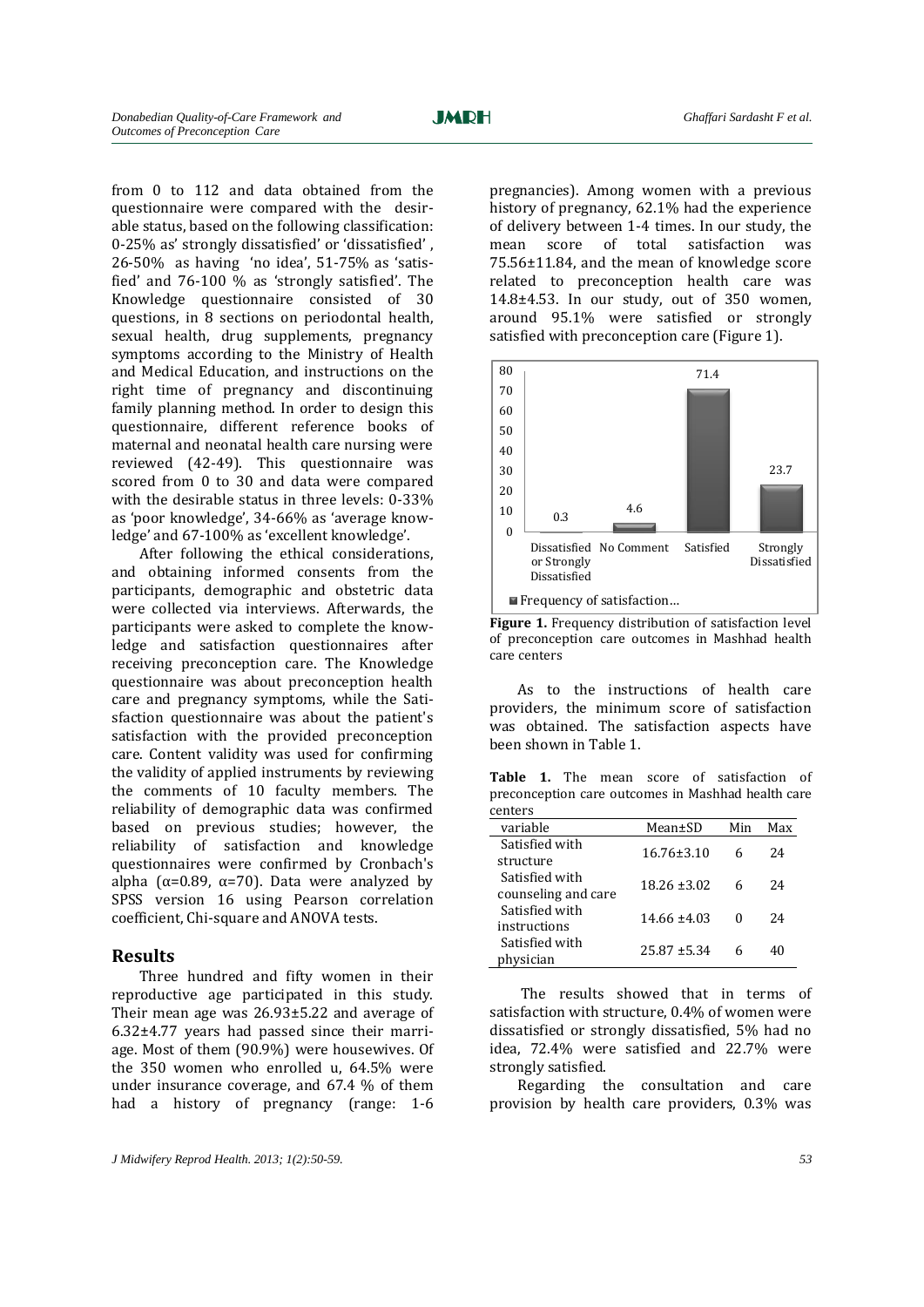dissatisfied or strongly dissatisfied, 3.1% had no idea, 54.9% were satisfied, and 41.7% were strongly satisfied.

In relation to the patient's satisfaction with instructions, results indicated that 3.4% were dissatisfied or strongly dissatisfied, 23.7% had no idea, 55.7% were satisfied and 17.1% were strongly satisfied. In terms of satisfaction with physicians, 1.1% was dissatisfied or strongly dissatisfied, 14% had no idea, 66% were satisfied and 18.9% were strongly satisfied.

There was a significant association between the mean score of participants satisfaction with her husband's occupation (*p*<0.039), and history of pregnancy (*p*<0.039), child delivery (*p*<0.027) and parity (*p*<0.035). The minimum score of satisfaction with the structure was that of the waiting time for receiving health care services (19.7%). Considering the health care provision and consultation with health care providers and physicians, the minimum score was obtained in relation to the time duration of patient's inquiry about their own health status (36% and 13.1%, regarding the physicians and health care providers, respectively). Most women had an average knowledge (68%) of preconception health care (Figure 2).



Figure 2. Frequency distribution of awareness level of preconception care outcomes in Mashhad health care centers

The assessment results related to the knowledge of preconception health care are demonstrated in Table 2. The minimum knowledge score was that of cessation of contraception and the exact time of conception.

There was a significant difference between demographic and obstetric data of participants regarding their age (*p*<0.001), marriage duration  $(p<0.002)$ , level of education  $(p<0.00)$ , husbands' level of education (*p*< 0.045), history of pregnancy (*p*<0.005), history of delivery (*p*<0.024) and history of receiving preconception care  $(p<0.012)$ , based on independent ttest, Pearson coefficient, and ANOVA.

|                                                   |  |  |  |  |  | <b>Table 2.</b> The mean score of knowledge of |  |
|---------------------------------------------------|--|--|--|--|--|------------------------------------------------|--|
| preconception care in Mashhad health care centers |  |  |  |  |  |                                                |  |

| variable          | Mean±SD           | Min | Max   |
|-------------------|-------------------|-----|-------|
| Personal hygiene  | 52.36±19.93       | 0   | 85.71 |
| Mental health     | 42.28±28.81       | 0   | 100   |
| Sexual health     | $50.95 \pm 30.34$ | 0   | 100   |
| Oral health       | 53.14±26.84       | 0   | 200   |
| Nutrition         | 29.65±22.79       | 0   | 100   |
| Supplement        | 49.52±33.92       |     | 100   |
| consumption       |                   |     |       |
| Timely conception | 25.57±32.71       | 0   | 100   |
| and cessation of  |                   |     |       |
| contraception     |                   |     |       |
| Information about | 49.82±24.25       |     | 100   |
| pregnancy         |                   |     |       |

#### **Discussion**

In this study, the outcome of provided preconception care in the selected health care centers of Mashhad has been assessed, based on Donabedian model. Preconception care is considered as part of the prenatal care; in fact, during this time, mothers receive medical services and psychosocial support in an organized approach. Ideally, it should start before conception and continue through the prenatal period (11). The outcome of preconception care based on Donabedian model includes two categories of patient's satisfaction and the knowledge of preconception care.

The most important index of health care quality is client's satisfaction with the health care services; undoubtedly, it reflects the ability and capability of the physician and health care providers (38). It also reports the health care quality and mirrors the mutual interaction between care givers and care provides (35). Preconception care, regarded as a part of health care programs, assesses women's health status, life style and history of preconception care, and can be helpful in recognizing the risk factors related to pregnancy; therefore it can prevent further complications. It is expected that preconception care, even at its lowest level, be provided in health care programs for women, in order to resolve their preconception problems,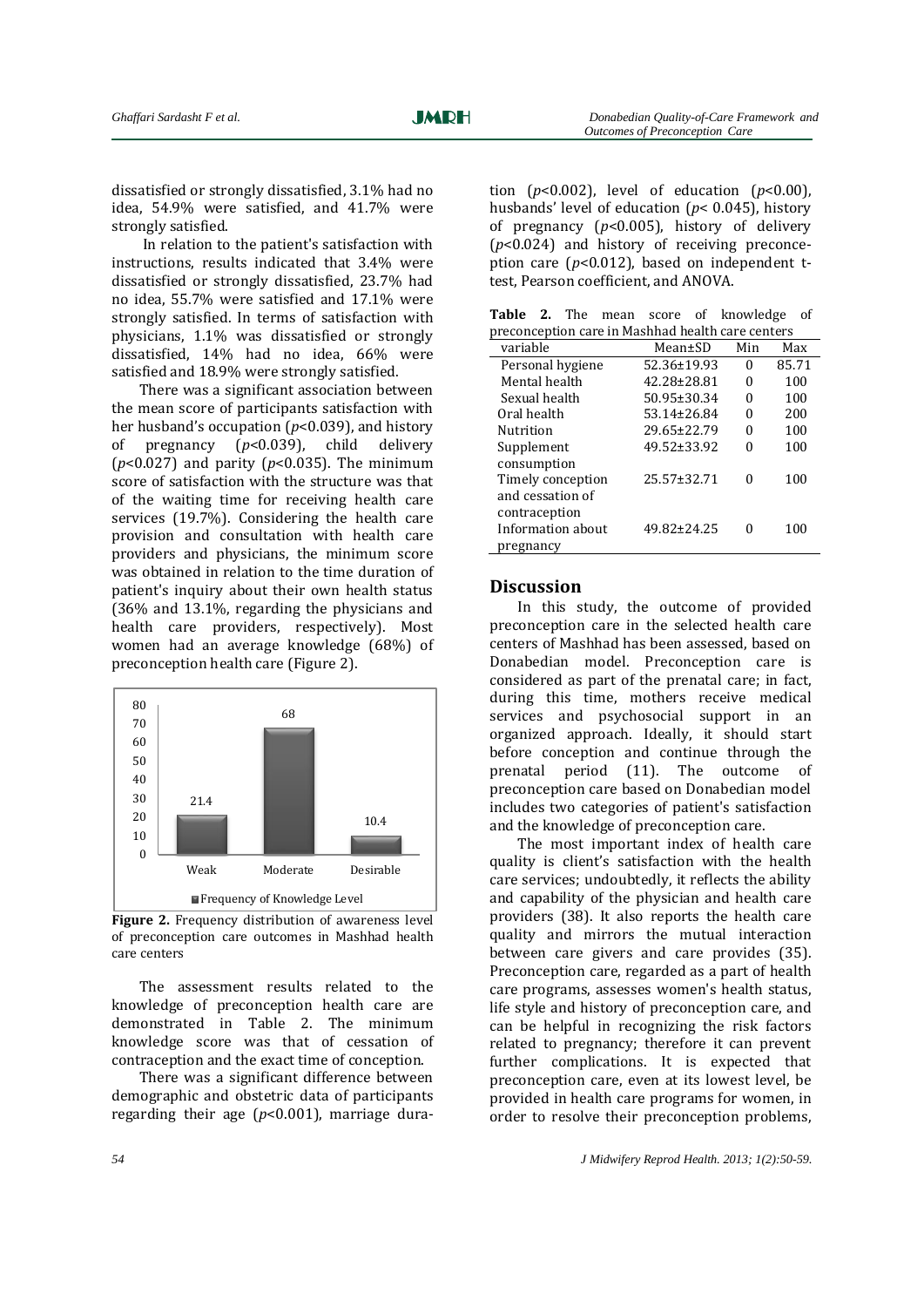and lower the load of undesirable outcomes (40). However, in the present study, it was demonstrated that 89.4% had poor to average level of knowledge related to preconception care. As to the findings, the knowledge level of preconception care was poor in some cases and desirable in some others. Only one third of the participants had sufficient knowledge regarding the psychological preparedness before child birth; for instance, most of them believed that the birth of the neonate could resolve their marital problems, and treat their depression.

In terms of periodontal health care, most participants knew that the best period for dental examination is in the preconception period; however, some of them were not aware of the fact that poor dental care increases the risk of premature delivery. Based on our findings, half of the participants were informed about the benefits of taking iron supplements before pregnancy. In terms of folic acid, half of them knew that they should start folic acid 3 month before pregnancy.

In relation to their nutrition, most participants did not know that bread and cereals are the best sources of energy during pregnancy, and two thirds of them did not recognize that they could substitute meat with other alternatives. In terms of information about pregnancy symptoms and the right time of pregnancy, most of them were unaware of pregnancy symptoms; they also were negligent to the fact that they should be visited after their last menstrual period.

However, the participants had sufficient knowledge in some regards, such as the advantages of sports (68.3%), and the activities they had to avoid in case they had doubts about their pregnancy (69.1%). In general the level of knowledge was not desirable, except for personal hygiene. Studies which concentrated on health care quality, based on Donabedian model, mostly evaluated the client's knowledge, since it was one of the intermediate outcome results. For instance, Sharon has assessed the knowledge level in a study on the quality of preconception care, and Simbar (2006) has also observed the knowledge level, and the quality of family planning programs. Naariyong *et al.* (2011) reported that Ghanaian women have sufficient knowledge, regarding pregnancy care,

and the warning signs and symptoms of pregnancy (34). The higher level of knowledge could be justified due to the extensive coverage of these care programs for pregnant women. In the present study, 97% of women said they were monitored by either private sections or governmental centers during their pregnancy.

Since preconception care is a new emerging field, its coverage is not comprehensive; based on two distinct studies, the reported coverage of preconception care is 11% and 17% (11). Consequently, it is high time that health care centers took responsibility to inform the community about the importance and adventages of preconception care. Simbar *et al.* (2006) studied the quality of family planning services of Tehran health care centers and showed that the mean knowledge level of these services is around 54%. This could be interpreted as the average level of knowledge, and indicates poor instruction of family planning methods. It seems that insufficient knowledge is the most important cause of failure in family planning, and consequently, unwanted pregnancy in Iran; however this issue could be resolved by high quality consultation and instructions (39).

Two important factors noted in the aforementioned studies are: examining the clients on the instructed materials, and applying educational media which is recommended in health care programs. Based on the results, the highest knowledge level was allocated to women with high parity, who had academic education, and long marriage duration. The possible reason could be their extended experience of marriage, higher number of pregnancy and delivery, and their experience of pregnancy complications. Normally, more experience in this field leads to the increased level of knowledge about preconception care, since these women seek more information in this regard.

There was a significant relationship between the knowledge score and the patient's age, length of marriage, and education level. It is evident that the longer duration of marriage leads to seeking more knowledge, and helps avoid an uneventful pregnancy. The higher education level of women and their husbands can encourage knowledge acquisition; this is due to the fact that education level makes individuals more knowledgeable regarding the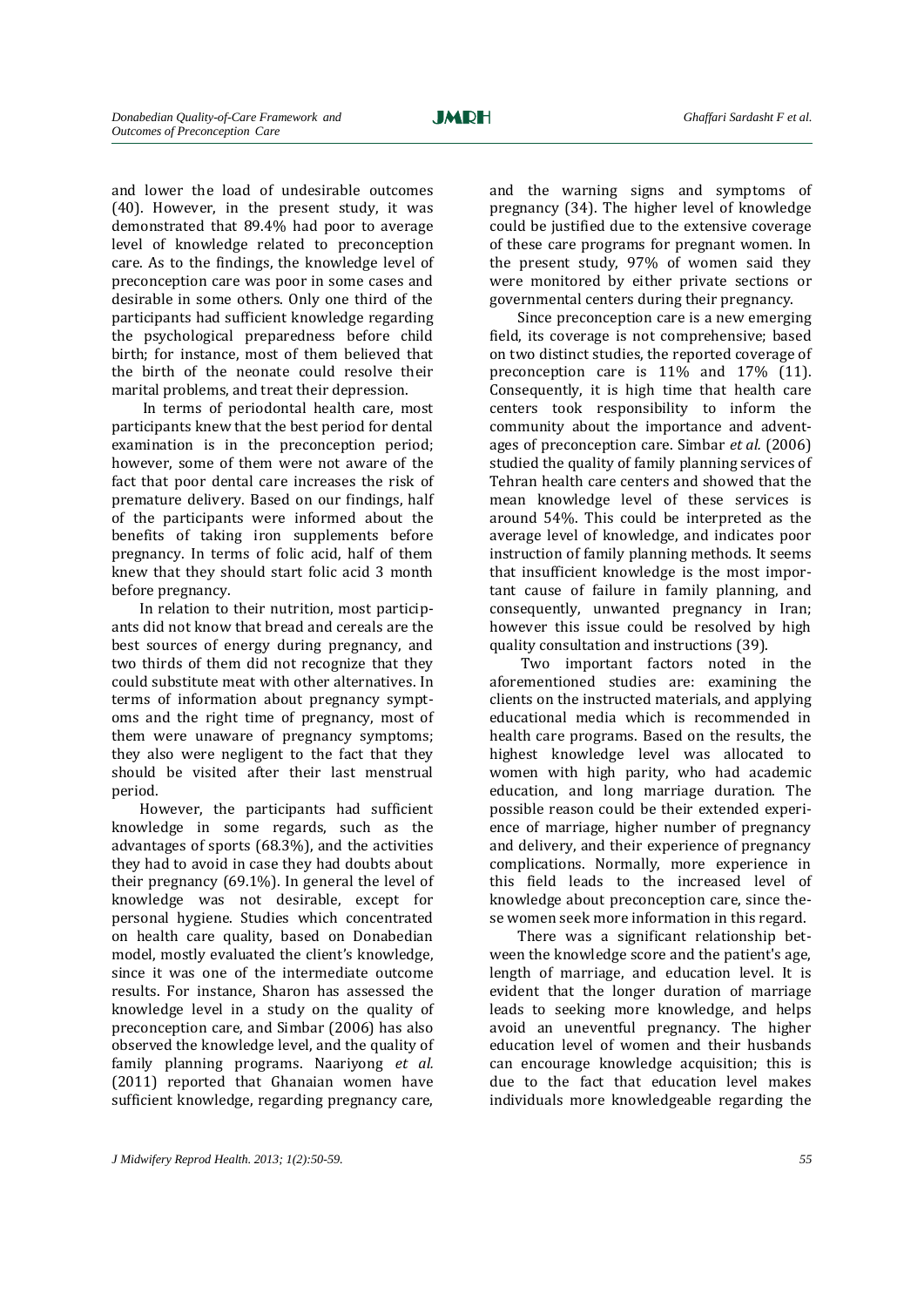risky conditions of pregnancy, and therefore motivates them to seek knowledge via different sources.

Satisfaction of the clients is a valuable criterion for assessing the performance of health care planners and authorities; therefore it can help with the promotion of health care provision (38).

Regarding the literature, more than 90 % of maternal mortality rate could be prevented by improving health care quality. Therefore, it is necessary to improve health care quality in preand post-partum periods, in order to monitor the patient, and have an early diagnosis of pregnancy risks and complications, in all levels of service delivery (22). Nowadays, patient's satisfaction is considered a valuable index for evaluating the policy makers' and administerators' performance, and it can facilitate planning strategies for health care promotion (35).

Based on the findings, most women were satisfied or strongly satisfied with the provided preconception care. Simbar *et al.* (2006) also reported 70% satisfaction rate of family planning services (39). The highest dissatisfaction frequency in both studies was related to the instructions. Even though health care provision without instruction is inadequate, the gathered data indicated either receiving no instruction or insufficient instructions in this field. The results of both Simbar (2010) and the present study showed that minimum satisfaction was related to waiting time (the structure of health care services) and lack of time for asking questions from the health care providers and physicians (6).

The study by Zaky *et al.* (2007) showed similar results due to the long waiting time for receiving health care services. Sharemi *et al.* (2007) studied clients' satisfaction with antenatal care units in health care centers of Rasht, Iran. They concentrated on the interaction between care givers and providers (the process aspect), their technical performance, and the patient's satisfaction with structure (physical environment, organization, waiting time, access to the equipments, welfare facilities and expenses). They reported an acceptable level of satisfaction in most cases. Maximum client's satisfaction was related to the professional qualities of health care providers, and the minimum satisfaction was with that of the facilities and physical environment of health care centers.

One of the most crucial aspects in this regard is the physical environment which is an essential factor leading to patient's satisfaction. Handler said "Women are very sensitive to the physical environment and the sanitation of waiting examination rooms; they may be less inclined to use untidy health care services". In general, more consultation with the mother and providing the necessary instructions brings higher levels of satisfaction (38). Oladapo *et al.* (2008) reported the satisfaction rate as 81.4%, for preconception care in Nigeria. Maximum dissatisfaction was related to the equipments and facilities (health care structure) of health care centers and lack of their participation in decision making. In Oladapo' s study, receiving health care services from different providers (due to the changing shifts), and the structure of health care centers led to the patients' dissatisfaction; since they received various care services, with different qualities, during their pregnancy (13).

Based on the present study, higher satisfaction levels could be achieved by improving the instructions, and applying communication skills in interactions. According to the mentioned studies, various researchers stated some effective factors related to patient's satisfaction, based on their own knowledge, experience or model. However, all of them can be summarized in Donabedian model, with three aspects of structure, process and outcome, and the model can explain the reasons for patient's dissatisfaction. For instance, study by Simbar related most problems of dissatisfaction to structure and process; also, studies by Oladapo, and Sharemi *et al.* were revealed structural problems (the equipments and personnel). Mirmolaye (2005) also reported similar reasons for patient's dissatisfaction, though with a different classification (41).

The present study showed that maximum level of satisfaction can be achieved regarding the structure and process aspects. In other words, as to the structure, the improvement of health care organization and the staff can lead to patient's satisfaction. Concerning the process aspect, the effective interaction between care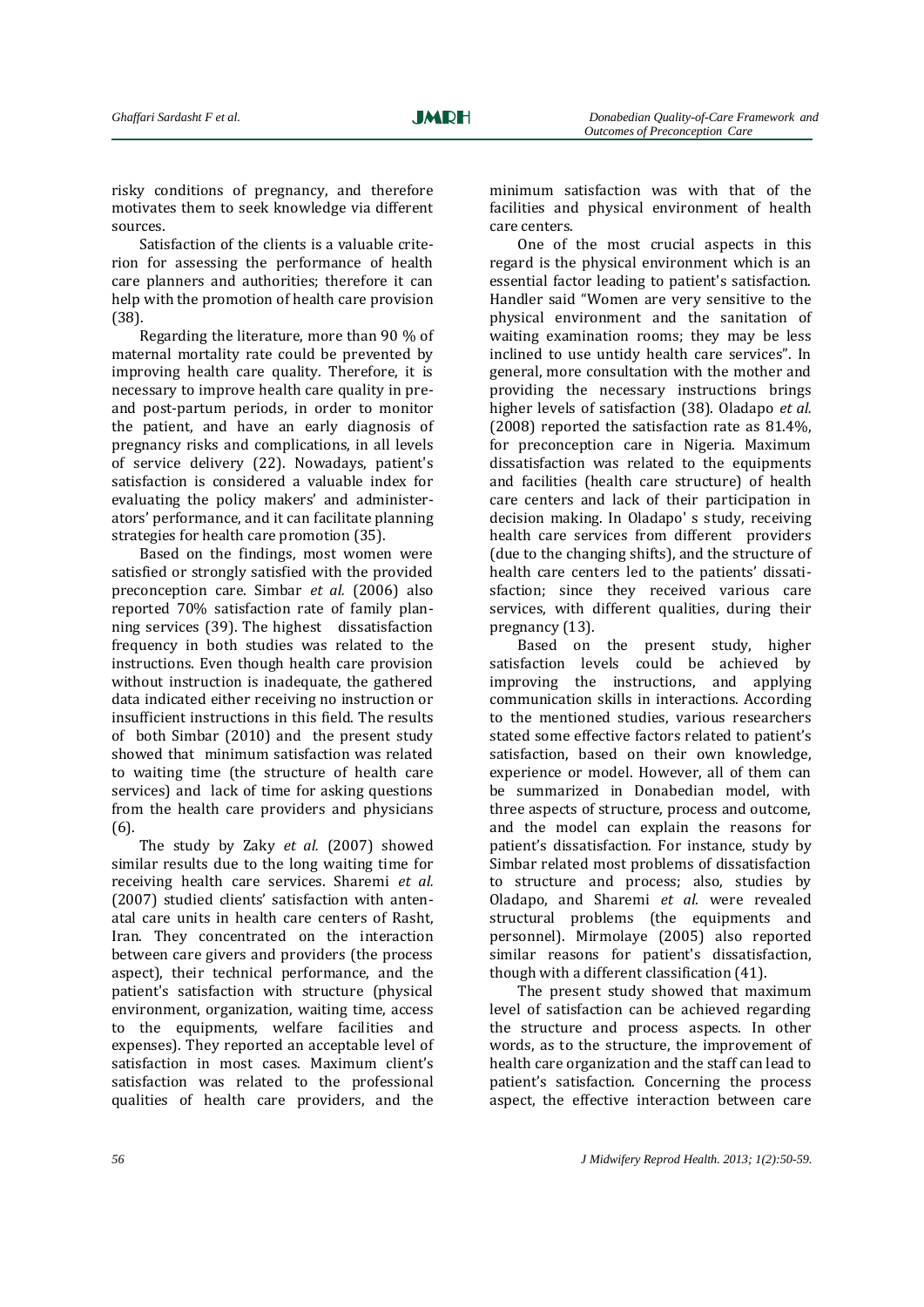provider and care giver, as well as delivering proper care for the patient, could be conducive to maximum satisfaction rates.

There was a significant relationship between the client's satisfaction score and parity, history of pregnancy and delivery, and the husband's occupation. In terms of the association between the patient's satisfaction and her husband's occupation, results indicated that those women, whose husbands were employers or businessman were more satisfied with the provided care, in comparison with those whose husbands were workers or had other occupations. This might be due to health care expenses, which could be more easily paid by people with higher income; therefore, people with lower income, were reported to have lower levels of satisfaction. On the other hand, an inverse relationship was found between the mother's parity and her satisfaction rate; it was reported that women with high parity are less satisfied, compared with others.

Limitations of the present study included uncontrolled factors such as the subject's personality, cultural models, the effects of social class on behavior, and level of expectation which can influence the answers to satisfaction questionnaires. Other limitations were related to the focus of client's answers on the history of medical or psychiatric conditions. Also most participants used the natural withdrawal method, and the use of other methods was quite limited; this method is considered to be risky, so the patients need to be treated by health care providers, and be referred to health care services; this was another limitation of the study.

#### **Conclusion**

Due to the importance of preconception care, more attention needs to be paid to the improvement of both quality and quantity (the number of referred patients) of health care services. This will increase the public knowledge about health care services, and therefore women can recognize the related risk factors, and experience pregnancies with higher preparation. On the other hand, based on the present study, higher levels of satisfaction can be achieved by concentrating on the role of instruction, and improving the maternal and family health status.

#### **Acknowledgment**

This paper has been extracted from a Master thesis in Midwifery approved by Vice chancellor for Research, Mashhad University of Medical Sciences, Mashhad, Iran (code: 910087). We would like to thank the University for their Financial Support. We also express our deepest gratitude to the subjects who took part in this study as well as authorities of Mashhad Nursing and Midwifery School and Mashhad health centers for their valuable support.

#### **References**

- 1. World Health Organization Headquarters G. Preconception Care to Reduce Maternal and Childhood Mortality and Morbidity. World Health organization. 2012 [cited 2012 Feb 7]. Available from: www.who.int
- 2. Atrash H, Jack BW, Johnson K. Preconception care: a 2008 update. Current Opinion in Obstetrics and Gynecology. 2008; 20:581-589.
- 3. Broussard DL, Sappenfield WB, Fussman C, Kroelinger CD, Grigorescu V. Core State Preconception Health Indicators: A Voluntary, Multi-state Selection Process. Maternal and Child Health Journal. 2011; 15: 158-168.
- 4. Hajizadeh Sh, Farshidmoghaddam M. Women who require to preconception care. Iranian Journal of Behvarz. 2008; 19:46-47.
- 5. Korenbrot CC, Steinberg A, Bender C, Newbery S. Preconception care: A systematic review. Maternal and child Health Journal. 2002; 6:75-88.
- 6. Bloebaum L, Baksh L, McGarry J, Streeter N. Preconception Health and Health care Among Utah Women. Center for Disease Control and Prevention. 2008. Available from: www. Health.utah.gov/mihp/pdf/preconceptionsingle.pdf.
- 7. Klinke JA, Toth EL. Preconception care for women with type 1 diabetes. Canadian Family Physician Journal. 2003; 49: 769-773.
- 8. Khazardoost S, Borna S, Hantooshzadeh S. preconception counseling. Iranian Journal of Nezam pezeshki Department. 2003; 21:231-237.
- 9. Shahidi Sh, Aghodak P, Izadi M. Effect of preconception care protocol implementation on women's awareness. Iranian Journal of Education in Medical science. 2007:525-532.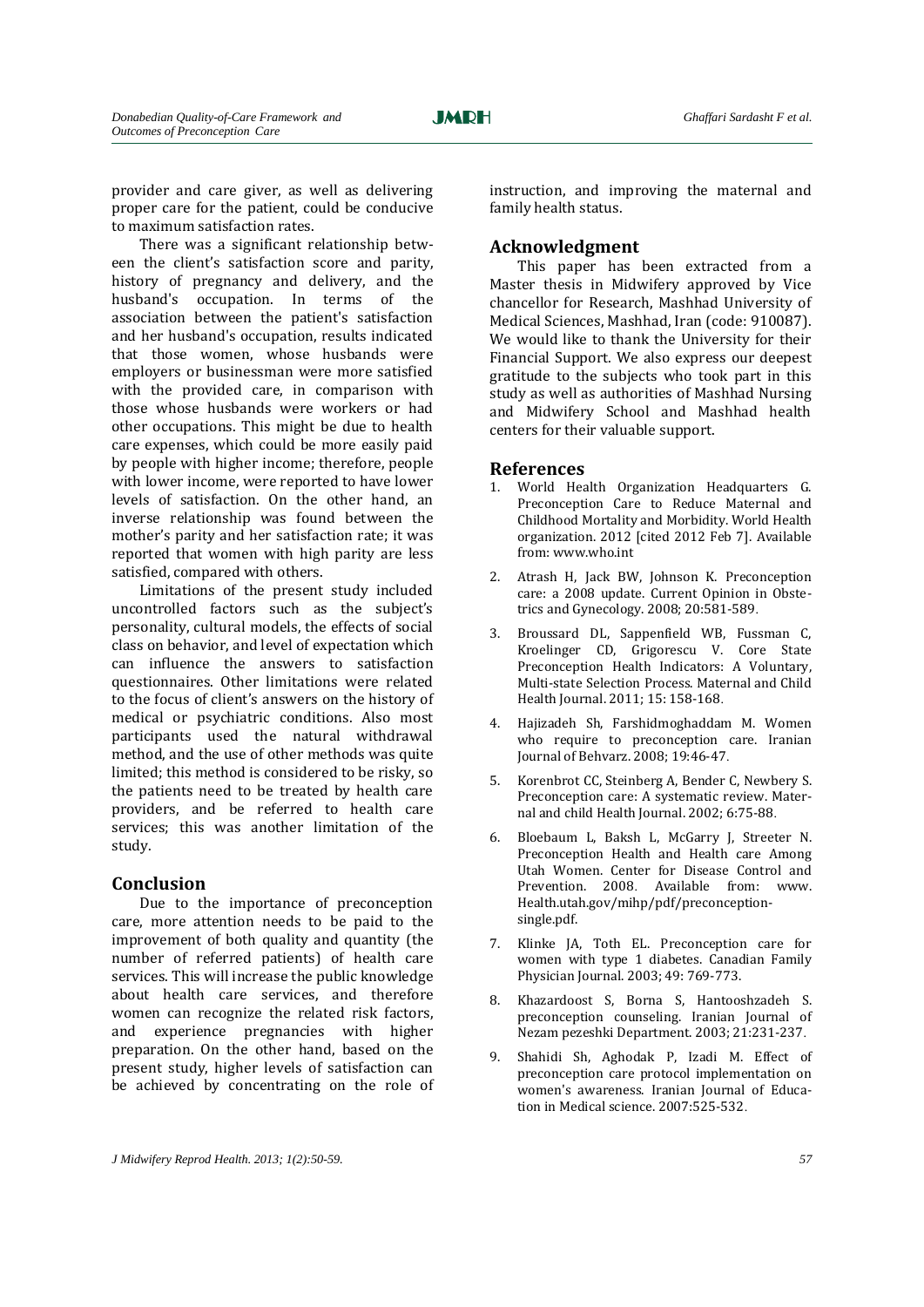- 10. Emami Afshar N, Amirkhani MA, Jaafari N, Jalilvand P, Changizi N, Habibollahi A, et al. Booklet of Merging Cares of Mothers Health. Tehran: Office of Population Health, Family and Schools. Office of Maternal Health; 2009.
- 11. Ansariniaki M, Izadisabet F. Quality of Antenatal care in Health Centers based on current Standards. Iranian Journal of koomesh. 2003; 5:81-86.
- 12. Dean S, Bhutta Z, Mason EM, Howson CP, Chandra-Mouli V, Lassi Z, et al. Care before and between pregnancy. The Global Action Report on Preterm Birth. 2011.
- 13. Oladapo OT, Christiana A, Sule-Odu AO. Quality of antenatal services at the primary care level in southwest Nigeria. African Journal of reproductive Health. 2008; 12:71-92.
- 14. Ministry of Health and Medical Education, Department of Health, Health office of family and population. Offer information and plans for events of Health Calender. 2009 [Cited 2012]. Available from: http://www.iec.hbi.ir
- 15. Karimi Moaneghi H, Taheri NK, BehnamVoshani HR, Vaghee S. The Effect of Communication Skills Training on the Quality of Nursing Care of Patients. Journal of Evidence based of Mashhad University of Medical Science. 2012; 2:37-46.
- 16. Mohammadi A, Shoghli AR. Survey on Quality of Primary Health Cares in Zanjan District Health Centers. Journal of Zanjan University of Medical sciences. 2009; 16:89-100.
- 17. Muntlin AGL, Carlsson M. Patients perceptions of quality of care at an emergency department and identification of areas for quality improvement. Journal of Clinical Nursing. 2006; 15:1045-1056.
- 18. Aghlmand S, Akbari F. Method to assess the quality of health services. Paper presented at: Sixth International Conference on Quality Management in Iran, Tehran; 2005.
- 19. haglung JA, Anders Haglund BJ. Maternal Mortality and Quality of Maternity Care. Pakistan: Karolinska Institute; 2005.
- 20. Nik Pour BMF. Evaluating the quality of health services. 1ed. Tehran: University of Tehran; 2002.
- 21. Bernz S, Geru N. Research method of nursing. Translated by dehghan nayeri N, Seylani Kh, Fakhr movahedi A, Farsi Z, Babamohammadi H. 1nd ed. Tehran: andisheye rafie; 2009.
- 22. Simbar M, Nahidi F, Akbarzadeh A. Quality of Antenatal Care in Health Centers related to

Medical Science University of Shahid beheshti. Iranian Journal of Payesh. 2010; 11:529-544.

- 23. Donabedian A. The quality of care, How Can It Be Assessed? Proquest nursing Journal. 1997; 121:1145-1150.
- 24. Sanul R. Avedis Donabedian. International Journal for Quality in Health care. 2000; 12:451- 454.
- 25. Donabedian A. An introduction to Quality assessment in Health Care. 1ed. America Oxford University press; 2003.
- 26. McDonald KM , SundaramV, Bravata DM , Lewis R, Lin N, Kraft SA, et al. Closing the Quality Gap: A Critical Analysis of Quality Improvement Strategies America: Agency for Health care research and quality; 2007.
- 27. Donabedian A. Evaluating the Quality the quality of medical care. Milbank Memorial Fund. 2005; 83:691-729.
- 28. Bowling A. investigating health and health services. Research Method in Health. 2ed. Buckingham. Philadelphia: Open University Press; 2002.
- 29. Legido-Quigley, Mckee M, Nolte E, Glinos IA. Assuring the quality of health care in the European Union, A case for action: World Health Organization; 2008.
- 30. Mains J. Defining and classifying clinical indicators for quality improvement. International Journal of Quality Health care. 2003;15:523-530.
- 31. Rani M, Bonu S, Harvey S. Differentials in the quality of antenatal care in India. International Journal of Quality Health care. 2008; 20:62-71.
- 32. Agha S, Do M. The quality of family planning services and client satisfaction in the public and private sectors in Kenya. International Journal of Quality in Health care. 2009; 21:87-96.
- 33. Boller Ch, Wyss K, Mtasiwa D, Tanner M. Quality and comparison of antenatal care in public and private providers in the United Republic of Tanzania. Bulletin of the World Health Organization. 2003; 81:116-122.
- 34. Naariyong Sh, Poudel KC, Rahman M, Yasuoka J, Otsuka K, Jimba M. Quality of Antenatal Care Services in the Birim North District of Ghana: Contribution of the Community-Based Health Planning and Services Program. Maternal and child Health Journal. 2012; 16:1709-1717.
- 35. Zaky HH, Khattab HA, Dina Galal MM. Assessing the Quality of Reproductive Health Services in